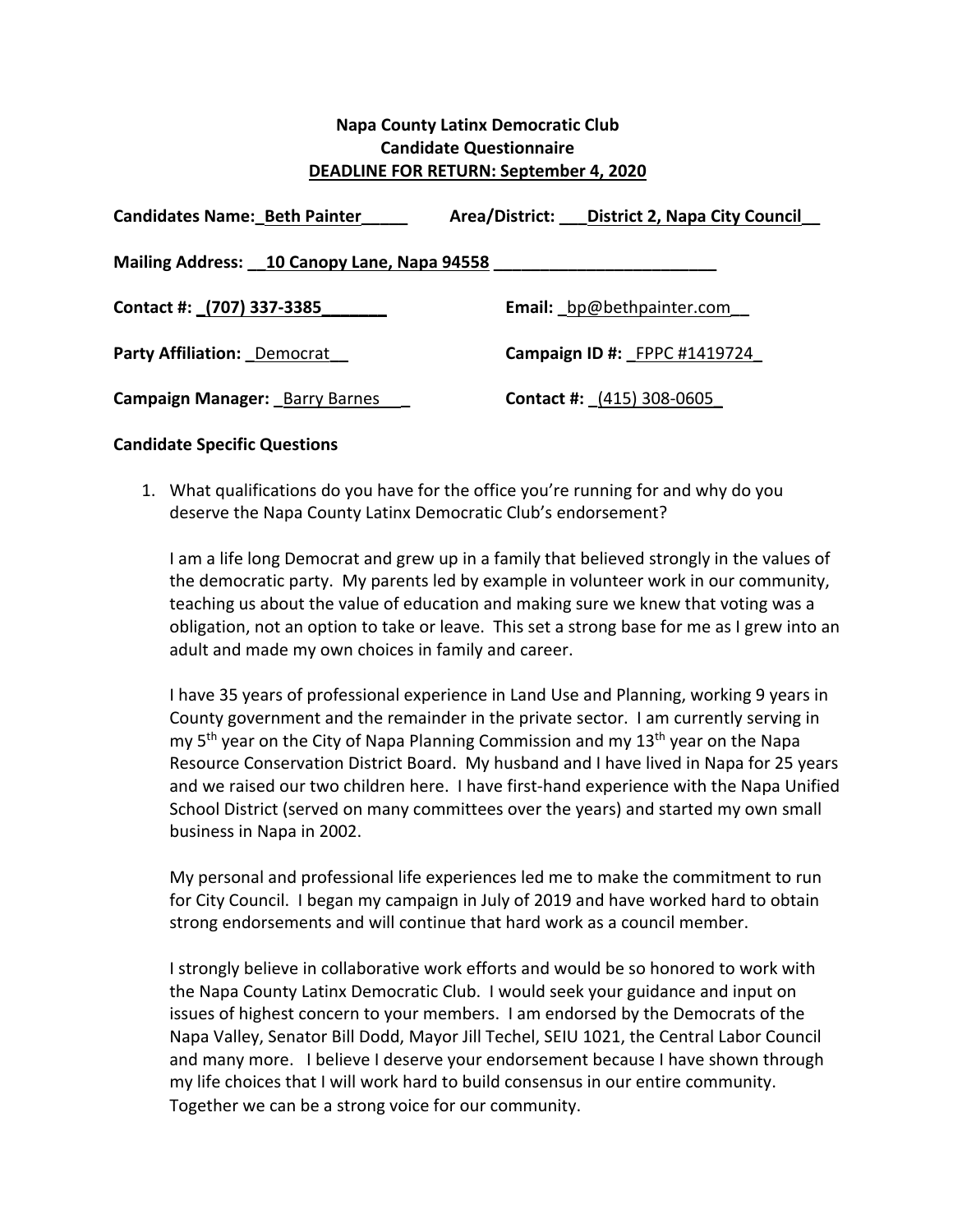2. Please include an example of your leadership on Latinx issues? Also, what will you do as an elected official to ensure that POC and our Latinx communities are represented?

I share many of the concerns that are of importance to the Latinx community. The lack of housing at affordable levels in Napa is one example. In my role as a Planning Commissioner, I have supported numerous housing projects that will add housing to the moderate and low income categories, where we desperately need housing for our local workforce. These projects often include neighborhood concerns about increased density, more traffic and more parking impacts. I have listened to neighbors, worked with developers and offered thoughtful and factual comments on projects to ensure Napa continues to add not just housing, but quality housing that builds community. I have asked more of commercial projects in terms of their obligation to help the community, whether by increasing their commitment to housing or to disclose their programs for employee advancement. I see these as important decisions for the Latinx community to ensure that Napa continues to strive to build quality communities for our local workforce as well as increasing opportunities to advance within an organization through quality training programs.

I am volunteering my time right now with the COAD, a community wide effort to bring many groups together to be prepared for a response to disasters, currently both the pandemic and fires are crises facing our community.

3. What are your top three priorities, and how will you ensure that you accomplish those?

Fiscal heath of our City: I would keep a keen eye on our budget and advocate that our more limited revenues be used to support our city employees and the programs our city residents rely upon.

Housing: I would like to move forward to establish a Napa Housing Land Trust, similar to the efforts that have been successful in Sonoma. This will take coordination with the other cities in Napa and the County, but it is a program that is worth more work to consider for our community. Another key partner for this effort would include the Napa Community Foundation. I have been involved in the efforts that the Community Foundation has supported to encourage the construction of Accessory Dwelling Units (ADU). These partnerships are critical as we move forward to address our housing concerns. The City cannot do this in a vacuum and without strong community partners. I would continue to ask that the City and County work with the State on the potential sale of excess State land that would be viable for housing. I would work on short term fixes in our regulations to streamline the ability to build work force housing. The bottom line is that we need many tools in our toolbox to keep chipping away at our housing shortage.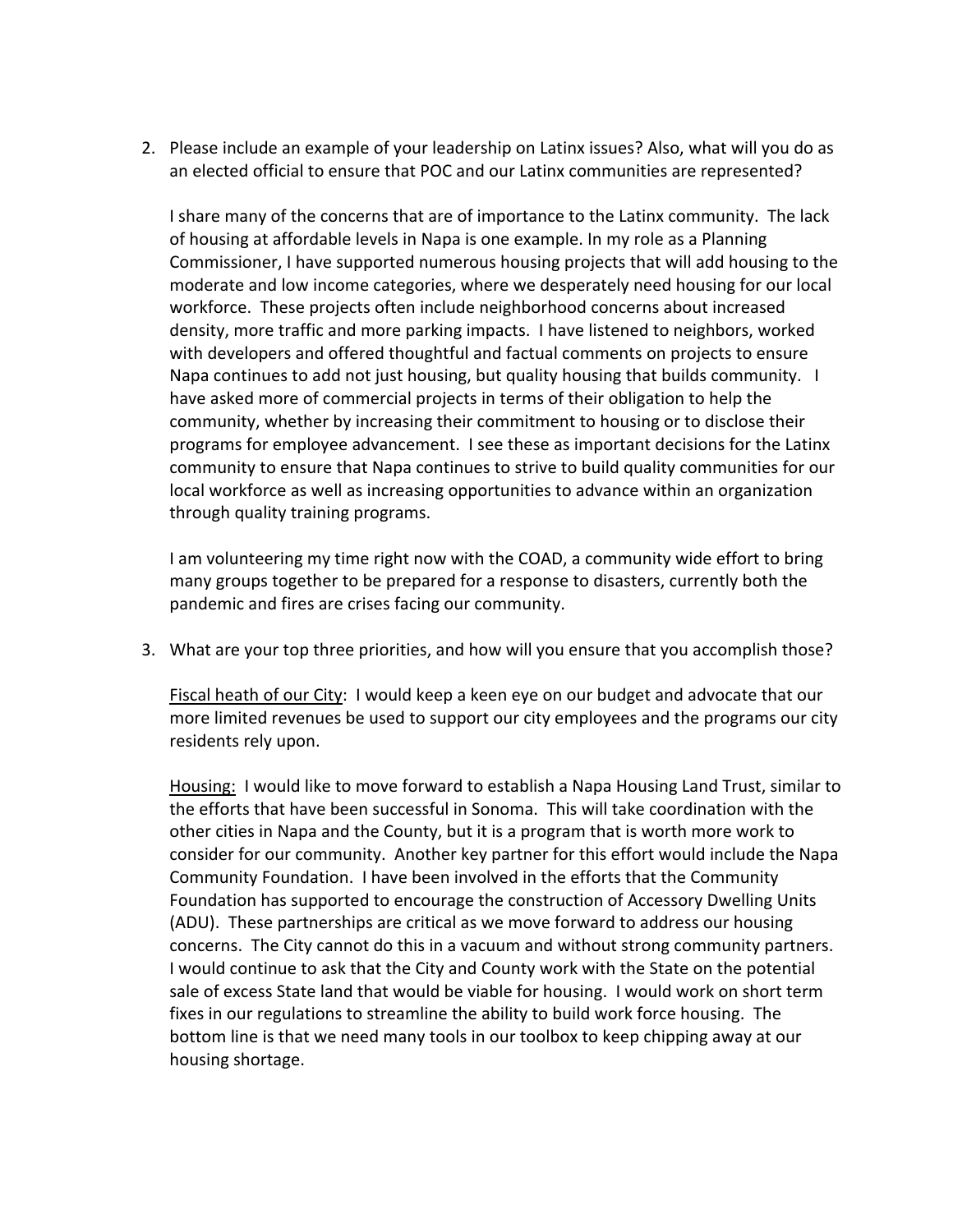2040 Vision and our updated General Plan: Although there are many other priorities that I might include in the "top three", I put the General Plan on the list as my #3. This is our road map for the next 20 years and presents an opportunity to establish clear and actionable policy that will help our community thrive. We need someone with experience to evaluate viable locations for higher density housing while ensuring that we protect the existing neighborhoods that define Napa. We need new policy on Climate Resiliency, improved circulation, and creating safe streets for all. My experience as a Planner will be an asset to City Council.

## **Issues**

4. Latinx community members are often deemed essential workers, what will you do to mitigate the effects essential workers suffer during this pandemic, including your employees?

Many efforts are underway from organizations like the COAD, the Napa County Farm Bureau and many of our local residents who volunteer their time to support our essential workers. I have been directly involved with the COAD and will continue these efforts. I would also advocate for more testing and better contact tracing services. This advocacy needs to be done collaboratively with the County Health and Human Services. Information has been shared in Spanish, but I would seek your input to ask if this information is being distributed effectively. What more can we do to inform the Latinx community about available resources for essential workers? Is the information getting to the right places?

I do not have employees, but my husband does, he is in the wine business. He works diligently to ensure all employees understand the need to wear masks, socially distance and wash hands regularly. His winery enforces these rules in both English and Spanish. If an employee tests positive, they take immediate action to quarantine, trace and work with the public health department.

5. How will you tackle the next upcoming natural and public health disaster and how will this plan actively engage the Latinx Community? What is your plan to ensure that disaster planning is culturally competent and provides language access?

I believe that the COAD has established a broad and bilingual network, ready to assist in the response to a natural or public health disaster. No one could have anticipated the level of this pandemic a year ago, so we continue to learn how to plan for disasters. I would ask for input from the Latinx community regarding the outreach we are currently making to determine how to make improvements for the next time we need to manage a community disaster.

6. What is your stance on Black Lives Matter? How do you link this movement to the needs of the Latinx community?

I am very supportive of the voices that have raised the Black Lives Matter cause and am grateful that we are shining a light on the systemic racism that has existing in this country for 400 years.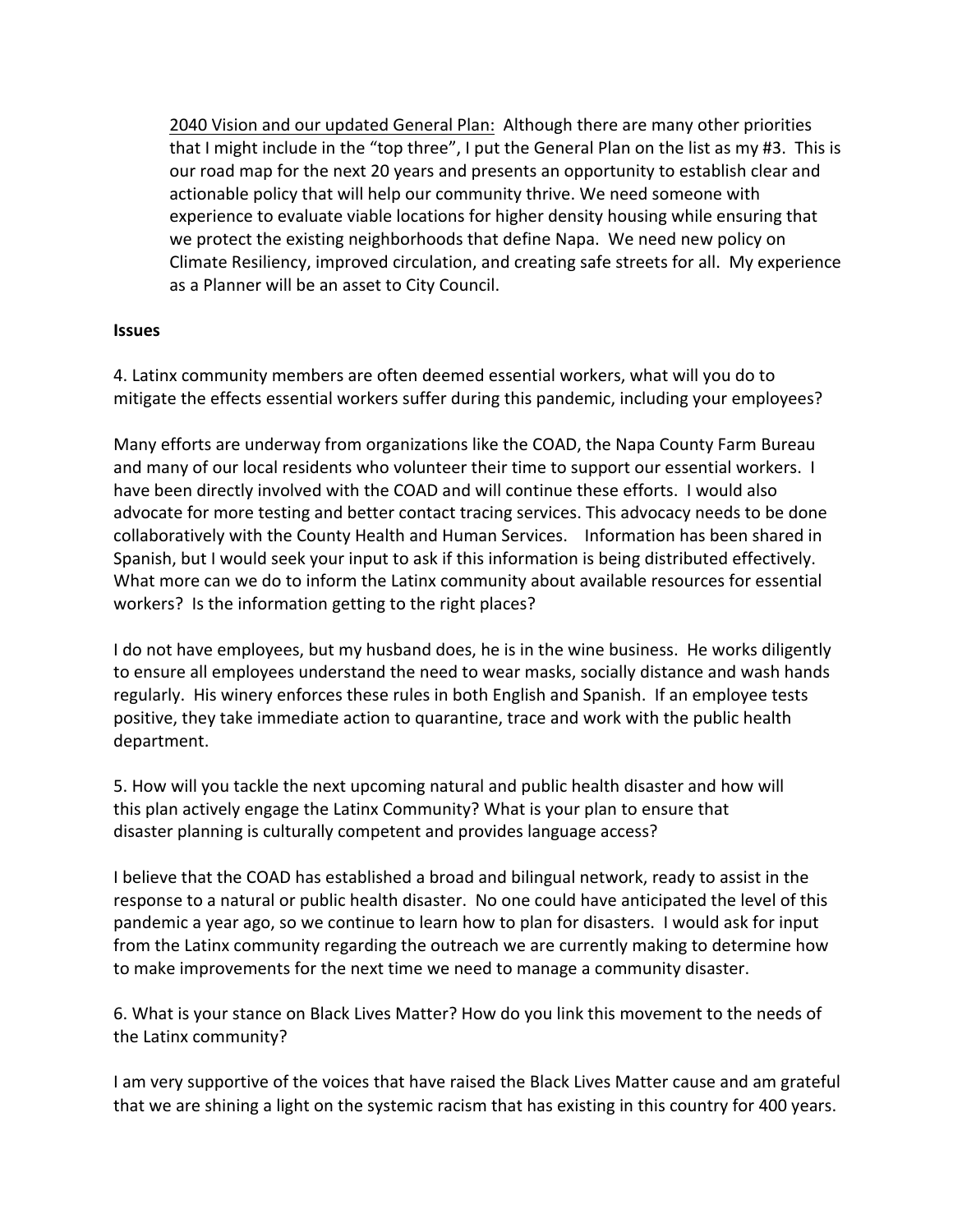We have to remain committed to listening to these voices, acknowledging the anger, grievances, and sadness. The Latinx community may not share the history of slavery in this country, but racism is racism.

My own family, although white, experienced racism, fleeing Nazi Germany in 1938. My Grandfather was arrested in 1937, his crime was a "race defiler". So I have personal trauma in my family that is not seen by the color of my skin. I think the more we can share our family stories and understand how and why we came to the US, the more we will find common ground and the more we will know each other. That is a critical step in building community and I am ready to listen and to share my own story.

If we begin to link all of our stories, whether stemming from the racism in our culture going back to the era of slavery, Jim Crow laws, redlining, language barriers, immigration challenges, or religious persecution, we get to know our shared experiences, which I feel is an important element in building bridges.

7. What is your stance on re-appropriating police funding? What does this mean to you in your role and what policies will you pursue to address this call to action?

The Napa Police Department currently has 8 sworn positions and several not sworn positions that were frozen in the recent budget adjustments. I would seek to work with the Police Department as these funds become available to ensure that we hire staff where we have the greatest community needs. For example, we keep hearing that we have one Homeless Coordinator in the PD who is "doing a fantastic job". Do we need another person to assist with this effort? The City Council will work directly with the PD on their budget and can play an active role to ensuring that we hire staff or officers with the training and professional experience to serve our community.

8. Families of all ranges continue leaving our community because it is too expensive for them to live here. Many families are doing long commutes in order to work here, therefore increasing their carbon footprint, missing on important family time, and much more. What is your commitment and plan to increase workforce housing so families that work here are able to live here? And what will you do to help keep families that are living here to remain here (e.g. increase the quality of life, health and wellness, youth and children activities, etc.…)

Building on my comments on housing in question #3 above, I would advocate that we seek to build more housing that is affordable. Napa, like many other communities of our size across the country built a lot of single family homes in the 1950s-1960s. Communities were growing rapidly and the desire at that time was to have a house with a back yard and a fence. But in order to get more affordable housing in Napa in 2020, we need to shift this model and build higher density housing and smaller units. We also need to acknowledge that an employee may have a choice to have a larger home that includes an hour commute or a smaller home in Napa. So our challenge is to make these new projects desirable communities with great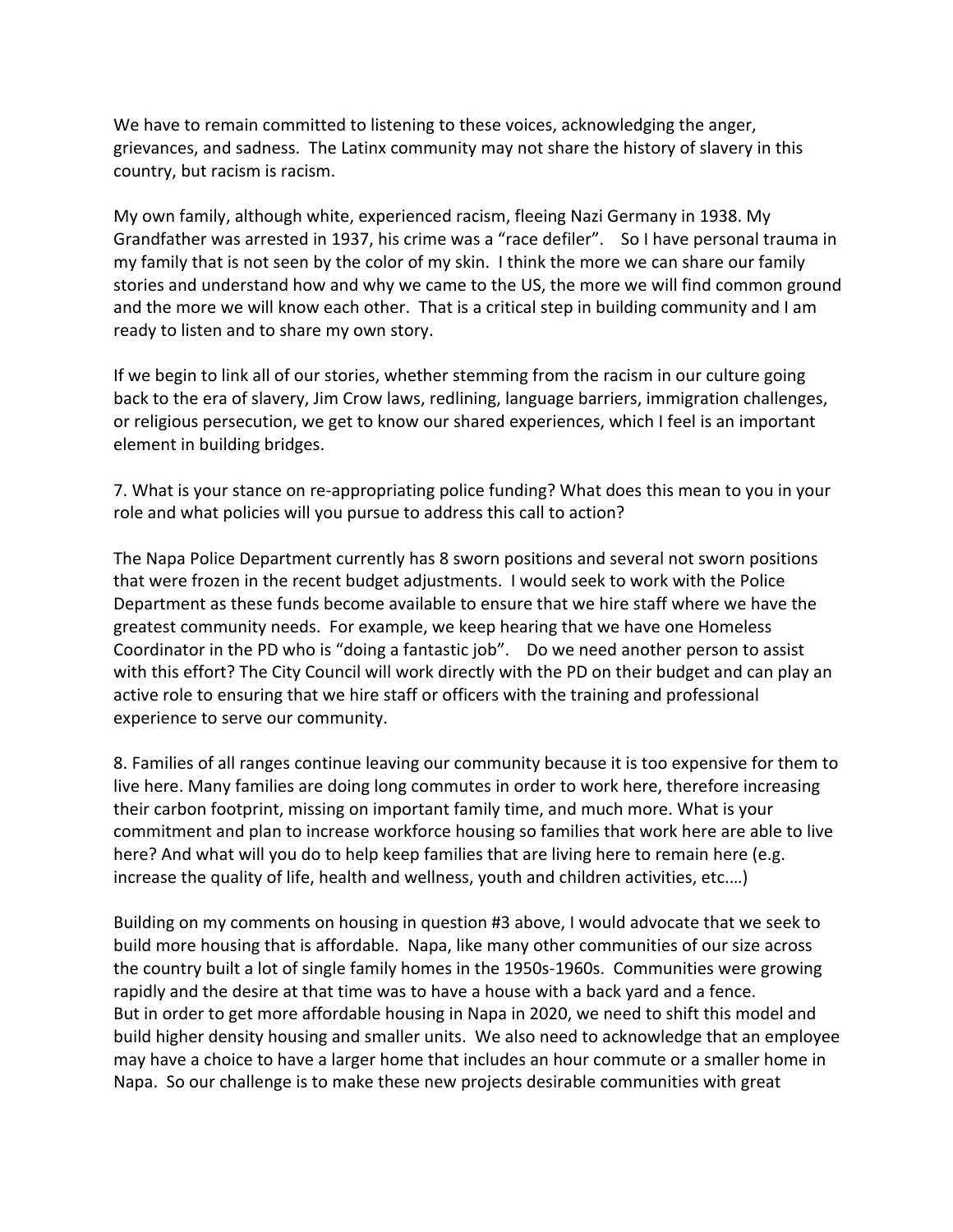amenities and local services. I do think that if we continue to build more housing that is not just affordable, but is desirable, Napa employees will make the decision to live here.

It becomes even more important to provide outdoor activities and youth programming when we are building homes that are smaller. Quality of life comes not just from the home, but from the community. I strongly support the effort to build a Children's Museum in Napa, but that will take a coordinated effort between the public sector and the private sector. The same is true if we want significantly expanded park facilities. My son attended Redwood Middle School and several years after he left and went onto High School, the Raiders invested significantly in fixing the fields. This is a great example of public/private partnerships that we should continue to encourage.

9. Do you believe it is the role of elected officials to take policy steps to assure adequate affordable housing? X No

9a. Specifically, what suggestions do you have to make housing more affordable? And would you support requiring new developments to set aside a certain percentage of affordable housing?

I participated in the Stakeholder discussions about Inclusionary Housing in 2019. The Community Foundation and the City of Napa hired BAE (Bay Area Economics) to run a series of meetings to study how to add affordable housing to projects. A very good report was generated from this work (Inclusionary Affordable Housing Economic Analysis, Dec. 10, 2019). The conclusion was that simply adding a percentage of affordable units to a project is not the right option for Napa. But simply paying a fee is not enough either. The final report recommended a menu of alternatives. A few examples include:

- Allow a developer to include several attached affordable units integrated into a more traditional single family project.
- Providing rent restricted ADUs.
- Making a financial contribution to an off-site affordable housing project.
- Donating land for affordable housing.
- Preserving affordable units at risk of conversion.
- Converting market rate units to affordable units.

10. According to a report from July 28<sup>th</sup>, 2020, homelessness has continued to increase for the last several years in Napa County. In 2016, 317 people were reported to be homeless. In 2020, it reported 464 people. What can you do in the role you're running for to address this important and growing issue?

The top two things that I would pursue would include hiring an additional Homeless Outreach Coordinator, who directly works with our local homeless population to identify individuals who would be ready to accept assistance such as housing. Second, I will continue to provide support to the Valle Verde Supportive Housing project to ensure that it gets constructed in a timely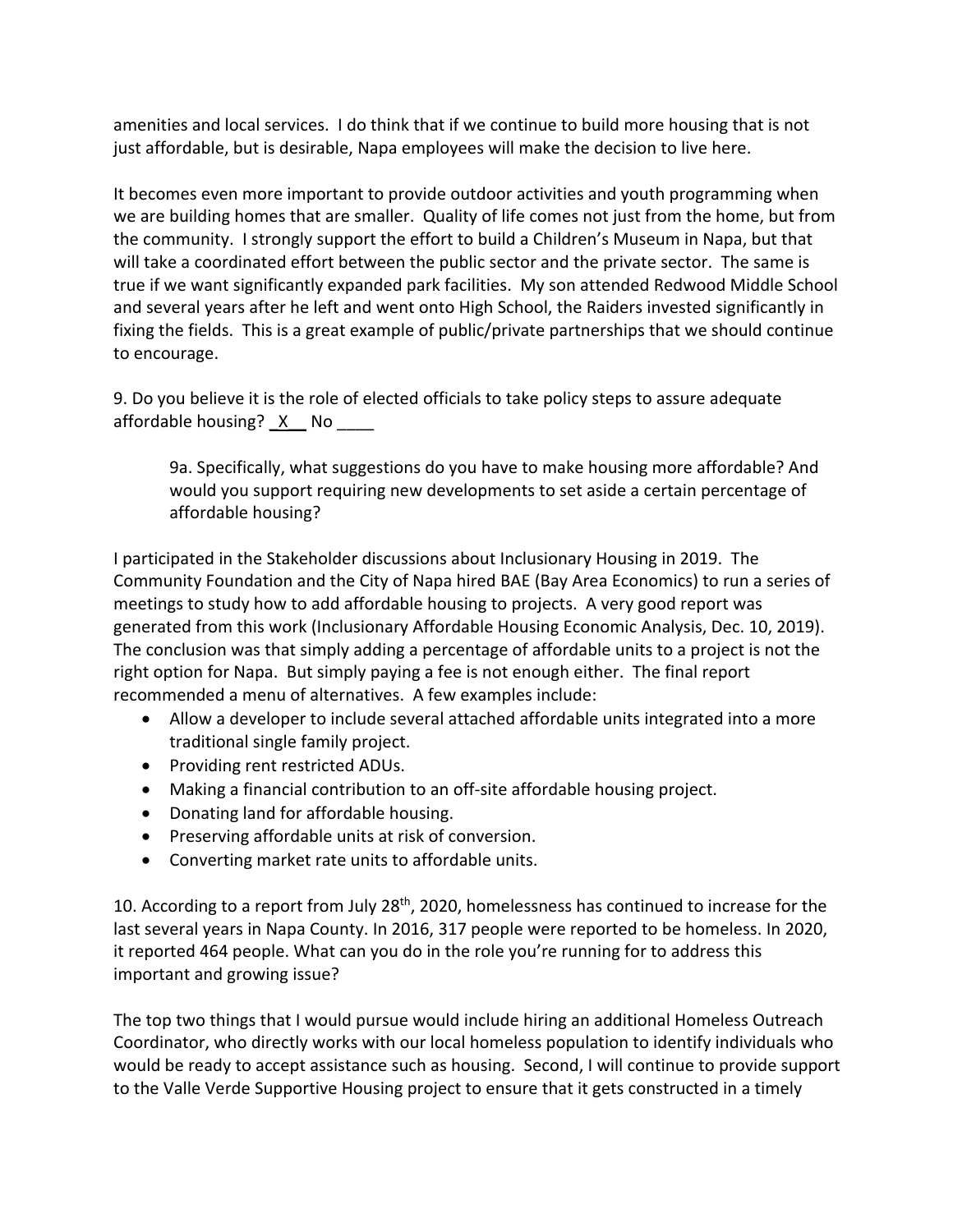manner and becomes available. I believe this will be an enormous asset and I would support a second facility in the right location.

One additional resource is the State money recently allocated (\$600M) to buy hotels and motels for conversion to supportive housing. This is a relatively new funding source so I would like to research whether anyone in Napa County has taken advantage of this.

11. In the role you're running for, what can you do to help ensure that transportation meets the needs of youth, working people, families, and seniors?

Transportation needs vary widely between these groups. For youth, can we increase safe routes to school to allow for more pedestrian and bicycle use, can we increase the ability to carpool for students. For working people, can we increase ride sharing data so employees can connect with others for ride share. For families, can we encourage use of shared vehicles. For seniors, I would want to see if the VineGo system is heavily used and if so, can we expand it? I also think that our seniors would appreciate more social connections, so would ask if we could combine transportation with some other social and community connections.

12. What action steps will you take to diversify the local workforce in your city or town? Additionally, what hiring processes will you pursue to increase the diversity of your City/Town's staff, and boards and commissions?

If elected, I would support seeking a qualified replacement on Planning Commission from the Latinx community. Someone with some experience with recent land use efforts and community involvement would be fantastic. I also just reviewed the City's 2020 Equity & Inclusion Plan. According to this report, the City of Napa available workforce is 39.7% Hispanic/Latinx but the city's FT employees are only 21.1%. There is room for improvement.

12a. Do you support a policy where aspiring citizens can serve on boards and commissions? X Yes No

Unless the City Attorney advises otherwise, this is a great way to become involved.

13. Racial Gaps In Maternal Mortality Persist. Black mothers die at a rate that's 3.3 times greater than whites, and Native American or Alaskan Native women die at a rate 2.5 times greater than whites, according to a report from the Centers for Disease Control and Prevention. Would you work to decrease maternal mortality among women of color, protect reproductive rights and a women's right to choose? X Yes No

I have been a long time supporter of Planned Parenthood, served on the local PP Board of Advocates and have completed training and volunteered as an escort. I would continue this support.